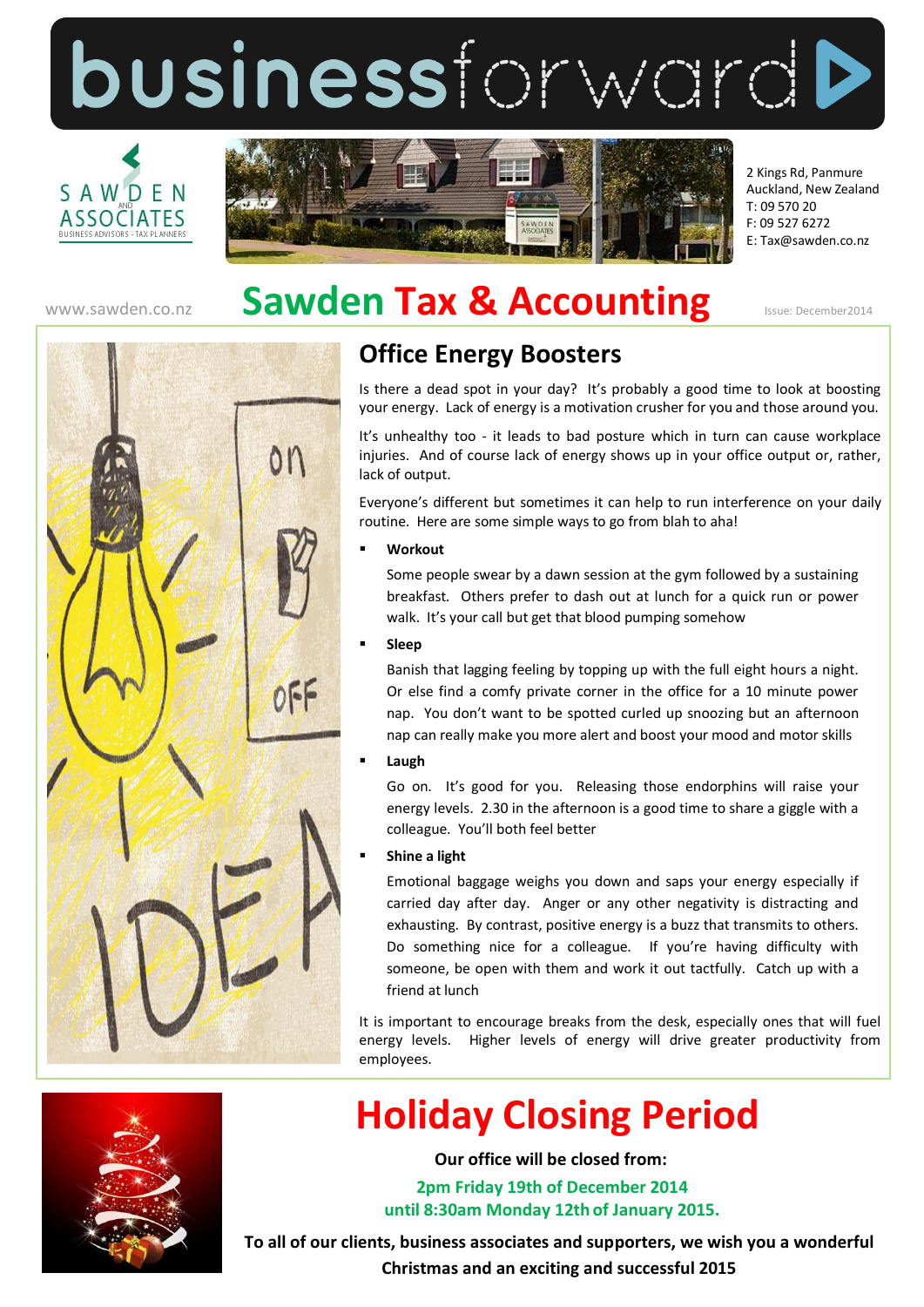### **Tax Talk**

### **Don't forget**

IRD have changed their policy on when payments will be considered to have been received on time. Payments made by post are now treated as made on the day Inland Revenue receives them; the date of posting is irrelevant. It's therefore up to you to make sure you post your cheques in good time to reach IRD on time. There's no guarantee that a payment posted on the 18th will reach Inland Revenue by the 20th.

If you're sending a post-dated cheque, Inland Revenue will not bank it until the date specified. So even though it's physically received before the due date, it will still be treated as received late if the specified date is after the due date. You can also make payments in person, either at an Inland Revenue office or at a Westpac branch (note Westpac no longer accept cheques for tax payments) as long as you do so before close of business on the due date. Now might be a good time to think about making your payments online, if you don't already.



### **Timely Reminders**

| 7 Jan                                   | <b>Terminal Tax</b>                                              | Taxpayers (where we prepare tax returns) on a December balance date                                                                                                                                                                        |
|-----------------------------------------|------------------------------------------------------------------|--------------------------------------------------------------------------------------------------------------------------------------------------------------------------------------------------------------------------------------------|
|                                         | <b>FBT</b>                                                       | Close companies paying FBT on an income year basis (where we prepare tax returns) with a<br>December balance date                                                                                                                          |
| 15 Jan                                  | Provisional tax                                                  | Standard provisional taxpayers on March, November and July balance dates<br>GST ratio method taxpayers on January, March, May, July, September, and November balance<br>dates<br>6 monthly GST taxpayers on May and November balance dates |
|                                         | <b>GST</b> return and<br>payment for period<br>ended 30 November | Taxpayers filing GST on a monthly basis AND taxpayers (with March, May, July, September,<br>November and January balance dates) filing on a 2 monthly basis                                                                                |
| 20 Jan                                  | <b>FBT</b>                                                       | Third quarter return (for the three month period ended December)                                                                                                                                                                           |
| 28 Jan                                  | Provisional tax                                                  | GST ratio method taxpayers on February, April, June, August, October, and December balance<br>dates<br>6 monthly GST taxpayers on June and December balance dates                                                                          |
|                                         | <b>GST</b> return and<br>payment for period<br>ended 31 December | Taxpayers filing GST on a monthly basis AND taxpayers (with February, April, June, August,<br>October and December balance dates) filing on a two monthly basis                                                                            |
| 9 Feb<br>(7th falls<br>on a<br>weekend) | <b>Terminal Tax</b>                                              | Taxpayers (where we prepare tax returns) with a January balance date                                                                                                                                                                       |
|                                         | <b>FBT</b>                                                       | Close companies paying FBT on an income year basis (where we prepare tax returns) with a<br>January balance date.                                                                                                                          |
|                                         | <b>Terminal Student</b><br>Loan Repayment                        | For those (where we prepare tax returns) with a January balance date                                                                                                                                                                       |

Note: these dates apply to those clients for whom we prepare tax returns. Different dates will apply for those clients for whom we don't prepare returns. Please ask us if you'd like more information.

### **Party Party Party**

Are you planning a Christmas function for special clients and/or suppliers and business contacts? Be aware that this will come under the entertainment regime for purposes of tax deductibility. Any expenditure on food and drink that your business provides off your business premises will be 50% deductible. This extends to any incidental expenditure on things like hireage of crockery, glassware or utensils, waiting staff, and music or other entertainment provided for the function you're planning.

If you're thinking of a more public event to promote the business during the festive season, expenditure on food, drink and all the necessary incidentals could be fully deductible. However, be aware that the event can't cater for your VIPs alone. It must be open to the public on the same footing as clients or business contacts. Its primary purpose must be as a marketing event for the business.

If you're planning an event and you're not sure which tax regime it will fall under, please contact us for information.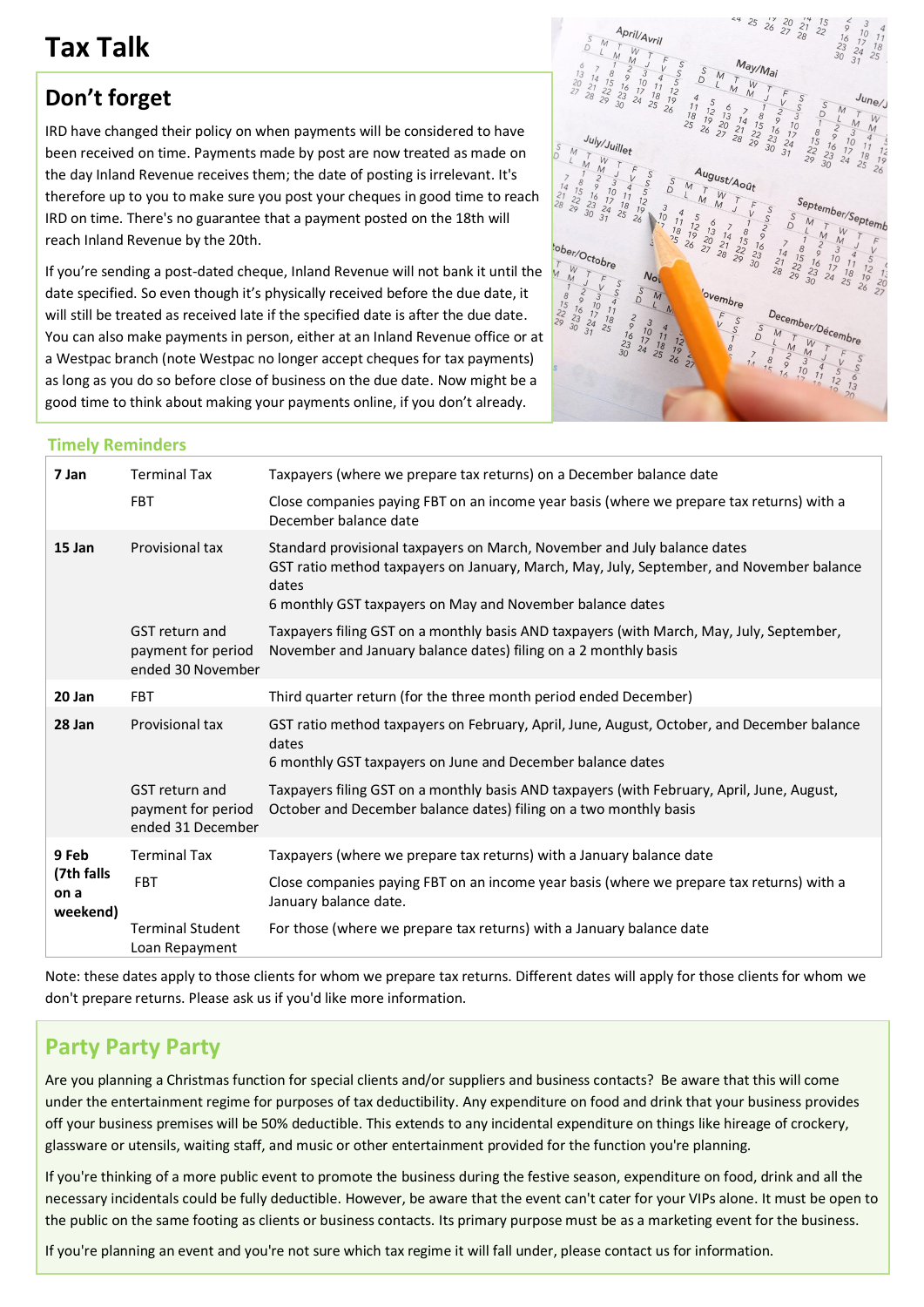

### **'Tis the season to be… on call**

Do you have situations where some employees will be on call during a public holiday? If so, they are usually entitled to a contractual on call payment as well as at least time and a half rates if they are called out. Whether or not they are also entitled to an alternative holiday depends on whether the public holiday falls on what would normally be a working day:

| If the public holiday falls on a day the employee would normally work                                                                                                                 |                                                                                                                                                                                     |  |  |  |
|---------------------------------------------------------------------------------------------------------------------------------------------------------------------------------------|-------------------------------------------------------------------------------------------------------------------------------------------------------------------------------------|--|--|--|
| If the employee is on call                                                                                                                                                            | He or she is entitled to                                                                                                                                                            |  |  |  |
| and is called out                                                                                                                                                                     | at least time and a half for the actual hours worked, (your<br>employment agreement may provide for more) plus an<br>alternative holiday as well as any contractual on call payment |  |  |  |
| and is not called out but the restrictions of being on call mean<br>the employee has not enjoyed a full holiday (for example, if the<br>employee is required to stay at home all day) | an alternative holiday as well as any contractual on call payment                                                                                                                   |  |  |  |
| and is not called out but the employee's freedom is NOT<br>restricted - for example, he or she can choose not to accept the<br>call-out                                               | any contractual on call payment but he or she would only be<br>entitled to an alternative holiday if he or she accepts a call-out                                                   |  |  |  |
| If the public holiday does NOT fall on a day the employee would normally work                                                                                                         |                                                                                                                                                                                     |  |  |  |
| If the employee is on call                                                                                                                                                            | He or she is entitled to                                                                                                                                                            |  |  |  |
| and is called out                                                                                                                                                                     | at least time and a half for the actual hours worked (your<br>employment agreement may provide for more), plus any<br>contractual on call payment                                   |  |  |  |
| and is not called out                                                                                                                                                                 | any contractual on call payment                                                                                                                                                     |  |  |  |

### **Health and Safety heads up**

It's expected that the Health and Safety Reform Bill will be passed before the end of the year and that the resulting Health and Safety at Work Act will be implemented in stages, the first stage taking effect from 1 April 2015. The legislation itself is part of a major reform of health and safety practice in New Zealand.



The new Act imposes a primary duty on employers, with a wide range of duties to ensure health and safety in the workplace. The definition of a 'workplace' includes any place where a worker goes, or is likely to be, while at work. The definition of a 'worker' is a person - for example, an employee, contractor, person on a work trial or volunteer - who carries out work in any capacity for 'a person conducting a business or undertaking' (PCBU). The concept of the PCBU is central to the new reforms, placing responsibility on anyone who owns or controls a workplace and therefore on all links in the contracting chain from principal to all levels of contractor and sub-contractor. Persons who are not necessarily visible at the workplace such as those who design, manufacture, import or supply plant, substances or structures can be PCBUs with responsibilities under the legislation for the health and safety of workers and others who use them in the workplace. Company directors and those in governance roles will have an explicit due diligence duty to ensure that workplace health and safety is managed proactively.

Workers and other people in workplaces will also have obligations to ensure care is taken for the health and safety of themselves and others.

The changes will help everyone involved in the business to be clear on what they need to do to maintain sound health and safety practices in the workplace and ensure workers have the knowledge and ability to keep themselves and their colleagues safe. The regulator and the courts will have a wider range of enforcement tools, including increased penalties for breaches of duties.

It is envisaged that there will be an initial round of new regulations covering general risk and workplace management; worker participation, engagement and representation; major hazard facilities; asbestos; and work involving major hazards. More industryspecific regulations are intended to be developed over the following two years.

We'll keep you posted as to what these new measures will mean for your business.